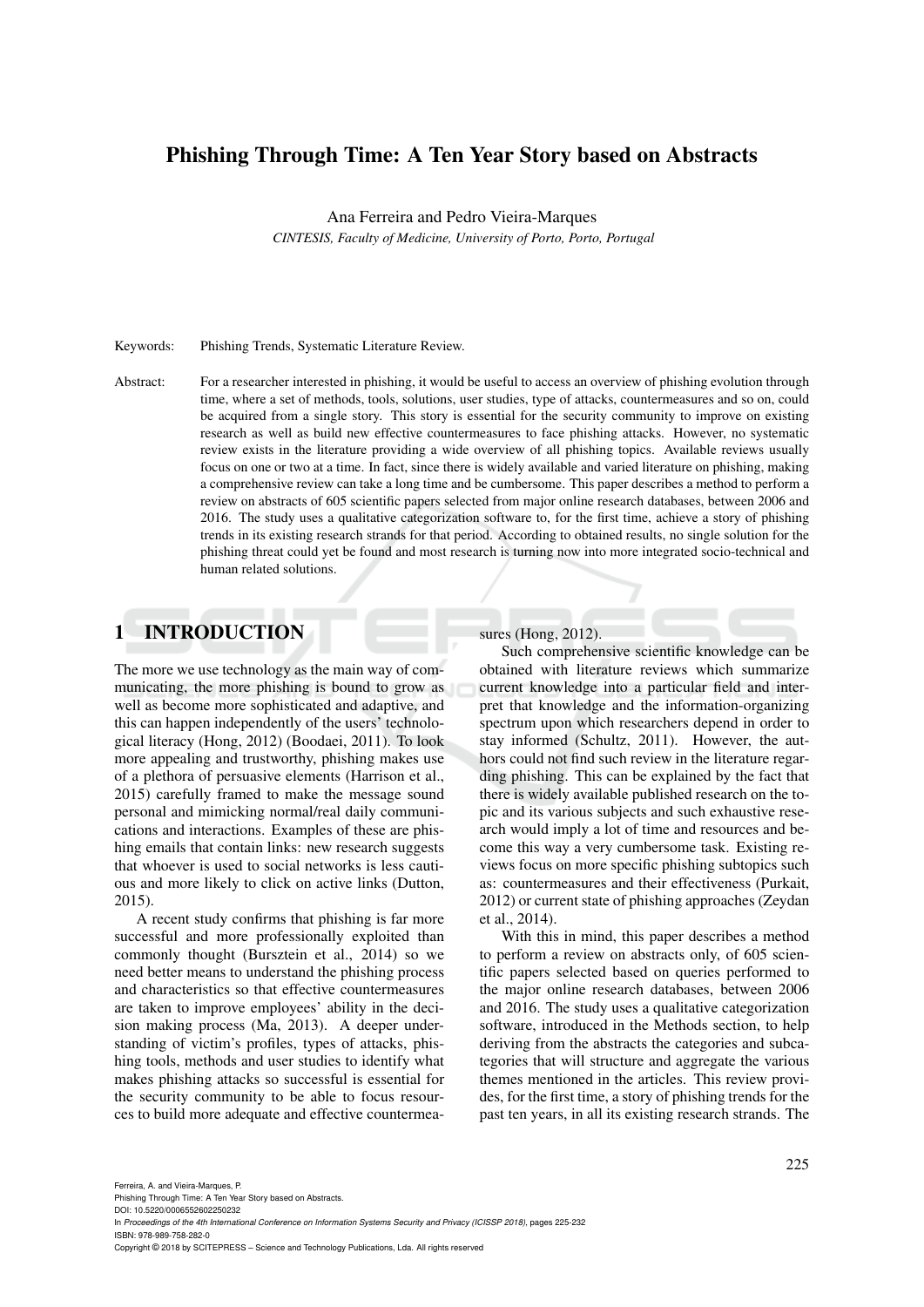result of this review can provide useful recommendations and support regarding future phishing trends as well as research requirements and directions.

Next section describes the methods used to collect and analyse the articles and respective abstracts included in the review while section 3 presents the results obtained. Section 4 details a discussion on phishing trends research overtime and the last section concludes the paper.

## 2 METHODS

### 2.1 Query Search

The terms used in order to search for the articles regarding phishing attacks were: *phishing* and *social engineering* in IEEE, ACM, Thomsom Reuters and Scopus databases; and *phishing review*, in IEEE, Thomsom Reuters and Scopus databases.

We used more general terms because we aimed to perform a comprehensive review on the theme an get a bigger sample with a wide range of subjects. Papers were selected according to titles and abstracts, written in english, ranging from 2006 to 2016, which mentioned the topic in study.

#### 2.2 Cases and Variables

Selected papers were imported to Mendeley management database so that they could be exported with the same structure to a txt file, which included the following tags: TY - type of publication; T1 - title of publication; A1 - authors; Y1 - year of publication; JF - Name of the place of publication; SN - ISSN or ISBN; DO - DOI reference; and N2 - abstract.

This structured data was then imported to QDA Miner Lite - a free qualitative data analysis software (Provalis, 2017) - and each article was transformed into a CASE with several variables such as: PU-BYEAR, PUBTYPE, PLACENAME, NUMBERID, DOI, TITLE and FILE. A FILE contains all the content of the variables and all cases were grouped by year (Figure 1).

During this process, repeated articles, with the same title and abstract or those that did not refer to the topic at hand, were eliminated.

### 2.3 Coding Abstracts

For each abstract of each case, codes (categories) were created while data were analysed, using the technique of line-by-line coding (Eaves, 2001), adop-



Figure 1: Example of variables of a case.

ted from Grounded Theory research. With this technique, we can highlight key term phrases that describe or focus on the subject we are studying. In the case of this review we can highlight the objective of the article, e.g., if it is a study, a review, a discussion or the implementation of a new technology. Other hints such as the knowledge acquired during research that were referred by the authors regarding the main theme were also highlighted. Line-by-line coding helps to identify gaps, define actions and explicate both actions and meanings, which therefore lead to developing categories. In QDA software, selected text is highlighted and a different color can be associated to it. Every code appears on the right hand side in the position where the text appears (Figure 2).

During the review, categories and subcategories were generated and developed into meaningful clusters. At the end of the review, since there was a high volume of codification and categories, a specific focus was made on re-reading and restructuring all the obtained categories, while repeated and/or misplaced ones were eliminated and/or re-categorized.

### 2.4 Analysis

Data for analysis were exported to excel files that contained categories/subcategories, which papers these related and how many times they appeared. After this, we analysed both frequencies and trends of those categories/subcategories overtime and summarized the results. Figure 3 shows how the number of codes and related cases are stored within QDA.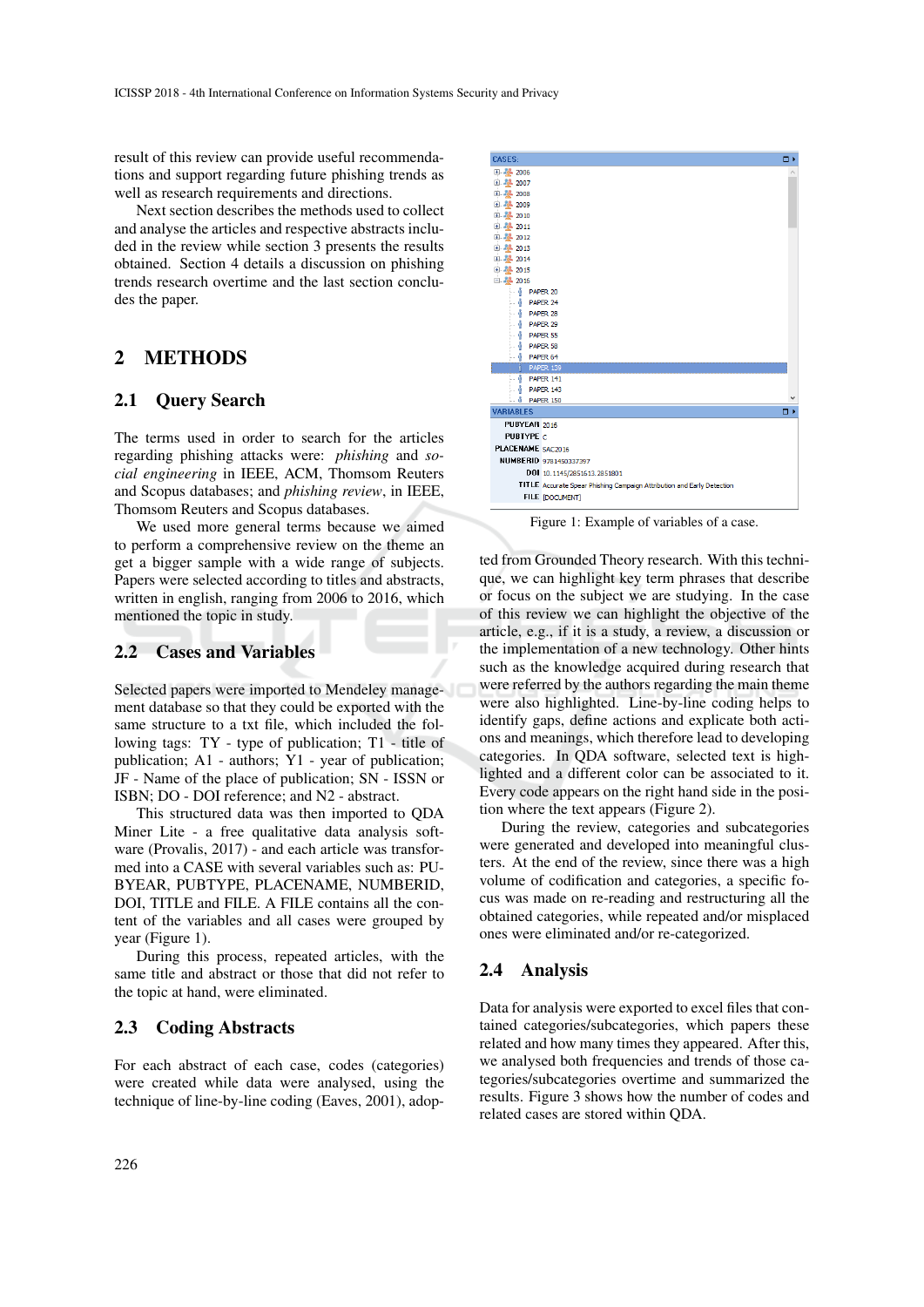

Figure 2: Example of line-by-line coding in QDA software.

| Tree                                | Table                           |                |         |                |         |
|-------------------------------------|---------------------------------|----------------|---------|----------------|---------|
|                                     |                                 | Count          | % Codes | Cases          | % Cases |
| History of Phishing - last 10 years |                                 |                |         |                |         |
|                                     | Fig. Types of Phishing          |                |         |                |         |
|                                     | El <b>B</b> Email               |                |         |                |         |
|                                     | <b>Webpage</b><br>⊕.,           |                |         |                |         |
|                                     | <b>Ellen Vishing</b>            |                |         |                |         |
|                                     | · Describe study on vis         | 2              | 0,1%    | 2              | 0,3%    |
|                                     | · Discuss crimes such a         | 1              | 0,1%    | 1              | 0,2%    |
|                                     | • Voip and mail phishin         | $\overline{2}$ | 0,1%    | $\overline{2}$ | 0,3%    |
|                                     | <b>Mobile environment</b>       |                |         |                |         |
|                                     | • Mobile environment            | 3              | 0.2%    | з              | 0.5%    |
|                                     | Address the problem             | 1              | 0,1%    | 1              | 0,2%    |
|                                     | <b></b> • Increasing threat of  | 1              | 0,1%    | 1              | 0.2%    |
|                                     | . Phishing has increase         | 1              | 0,1%    | 1              | 0,2%    |
|                                     | · Security mechanisms           | 1              | 0.1%    | 1              | 0.2%    |
|                                     | • This problem needs t          | 1              | 0,1%    | 1              | 0,2%    |
|                                     | • Propose a novel fram          | 1              | 0,1%    | 1              | 0,2%    |
|                                     | $\bullet$ Implement and evalu   | 1              | 0.1%    | 1              | 0.2%    |
|                                     | O Current research con          | 1              | 0,1%    | 1              | 0.2%    |
|                                     | . VOAuth is implement           | 1              | 0,1%    | 1              | 0,2%    |
|                                     | . Phishing is one of the        | 1              | 0,1%    | 1              | 0,2%    |
|                                     | • Proposed system is a          | 1              | 0.1%    | 1              | 0.2%    |
|                                     | • Revisit the question          | 1              | 0,1%    | 1              | 0.2%    |
|                                     | · Comprehensive stud            | 1              | 0.1%    | 1              | 0,2%    |
|                                     | $\Box$ . IVR                    |                |         |                |         |
|                                     | • Mechanism to detect           | 1              | 0,1%    | 1              | 0,2%    |
|                                     | <b>O</b> Literate users         | 6              | 0.4%    | 6              | 1.0%    |
|                                     | <b>Emails and Websites</b><br>田 |                |         |                |         |
| 国                                   | Social network media            |                |         |                |         |
|                                     | <b>Instant Messaging</b><br>国   |                |         |                |         |
|                                     | ORishing<br>84                  |                |         |                |         |
|                                     | <b>O</b> Investigated the viab  | 1              | 0,1%    | 1              | 0.2%    |
|                                     | Smishing<br>Ξ.                  |                |         |                |         |
|                                     | · Study proposes a tec          | 1              | 0,1%    | 1              | 0,2%    |
|                                     | · Discuss crimes such a         | 1              | 0,1%    | 1              | 0,2%    |
|                                     | $\cdot$                         |                |         |                |         |

Figure 3: Illustration of the number of coding lines per category.

# 3 RESULTS

### 3.1 Sample Characterization

The analyzed sample included 605 abstracts with a yearly distribution presented in Figure 4. They mostly



Figure 4: Sample distribution by year and type of publication, e.g., an article on a journal, a conference or a book.

correspond to conference and journal papers.

Papers of selected abstracts are published in a wide variety of venues with different themes. The venues with more than five of those papers published are presented in Figure 5.

| <b>Publication venue</b>                                               | N |  |  |  |
|------------------------------------------------------------------------|---|--|--|--|
| eCrime Researchers Summit                                              |   |  |  |  |
| Lecture Notes in Computer Science                                      |   |  |  |  |
| <b>ACM International Conference Proceeding Series</b>                  |   |  |  |  |
| Communications of the ACM                                              |   |  |  |  |
| <b>Computers in Human Behavior</b>                                     |   |  |  |  |
| <b>Decision Support Systems</b>                                        |   |  |  |  |
| Advances in Intelligent Systems and Computing                          |   |  |  |  |
| Annual Hawaii International Conference on System Sciences              |   |  |  |  |
| IEEE International Conference on Intelligence and Security Informatics |   |  |  |  |
| Lecture Notes in Electrical Engineering                                |   |  |  |  |
| ACM Conference on Computer and Communications Security                 |   |  |  |  |
| <b>Expert Systems with Applications</b>                                | 5 |  |  |  |
| <b>IEEE Security and Privacy</b>                                       |   |  |  |  |
| IFIP Advances in Information and Communication Technology              | 5 |  |  |  |

Figure 5: Sample distribution by year and type of publication, e.g., an article on a journal, a conference or a book.

## 3.2 Frequency Analisys

o

The 10 main categories (and associated subcategories when these exist) that were generated from the abstract analysis are illustrated in Figure 6. The complete list is the following:

- Types of phishing: email; webpage; vishing; mobile environment; IVR - Interactive Voice Response; emails and websites; social network media; instant messaging; QRishing (phishing using QR codes) and smishing (phishing using SMS messages);
- Sophisticated phishing
- Technical solutions: authentication-based; cryptography-based; Baesyan, data mining, heuristics, machine learning, decision trees, classifiers and clustering; white-black and other lists;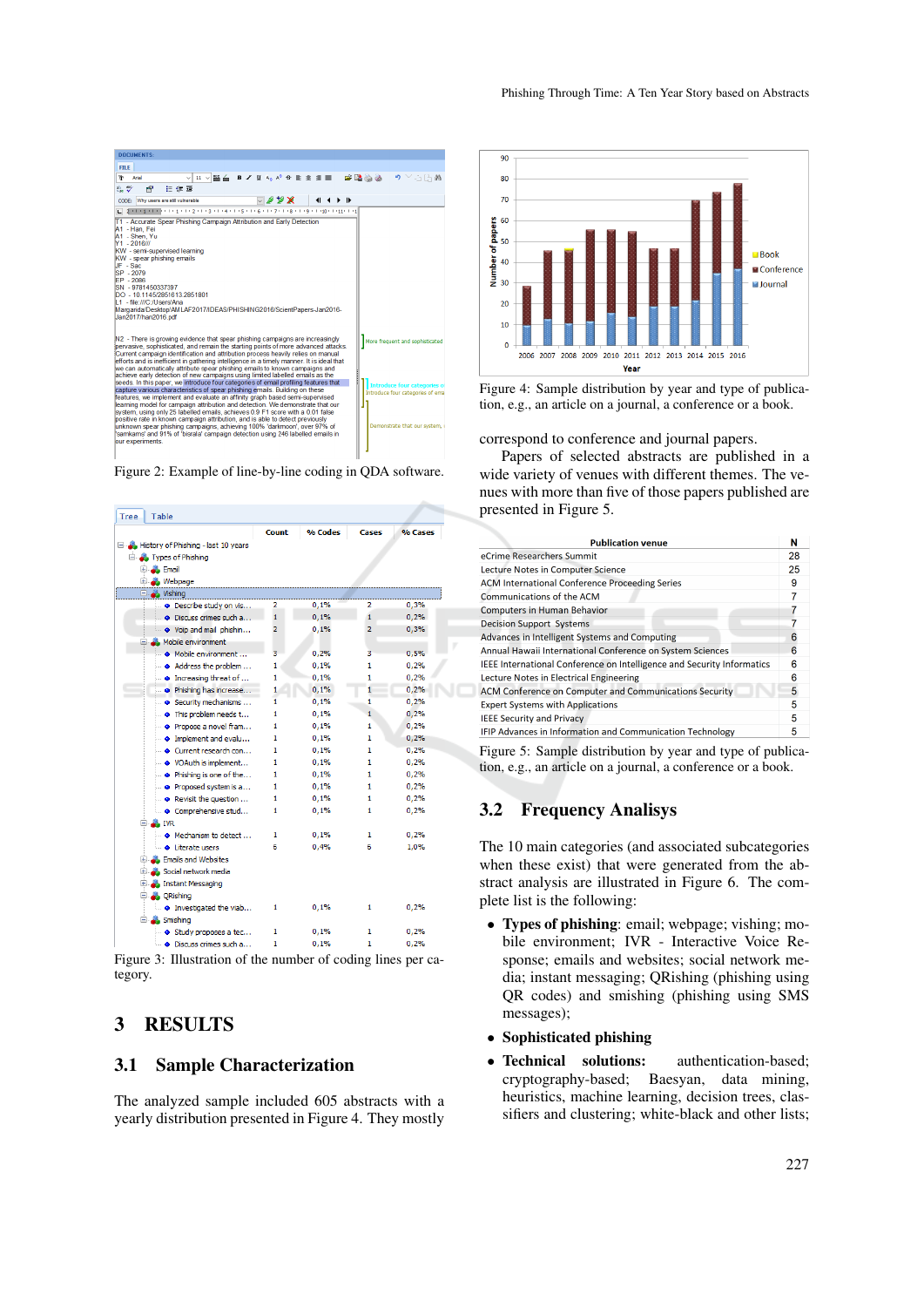visual characteristics; fuzzy logic; honeypots; IDS - Intrusion Detection Systems; plug-in; feature extraction; mobile context; biorelated and insufficient technical measures;

- Human-related solutions: games for training; education-training and awareness and existing solutions not enough;
- Why phishing works: appear authentic and familiar; complex and multi-dimensional; lack of awareness and education; lack of effective protection techniques;
- Trust
- Legislation, regulation and ethics
- Reviews and discussions: phishing characteristics; antiphishing measures; users and phishing and trends;
- Studies and prototypes: user studies; tech studies to validate tool accuracy; complementary tools and bank environment;
- Phishing attacks: new attacks; review and discuss phishing attacks; show unsecure technologies and banks.

There are also other subcategories that are attached to the main ones without a subsequent categorisation. The totals for each category are presented next.

For the category Types of phishing, most phishing research focuses on webpages (Figure 7).

For the other nine main categories, Figure 8 shows that most papers present technical solutions and with some sort of study or prototype to evaluate and test those solutions for efficacy and accuracy. There is also a big part of human-related solutions as well as reviews and discussions.

Regarding now the most common subcategories, Figure 9 describes them within their main categories together with their frequencies.

In the following paragraphs, uncategorised categories are those categories that were not aggregated into a specific subcategory but are still part of the main category. An example can be seen in Figure 3 where the highlighted category belongs to the main category Why phishing works but is not aggregated into any other cluster.

Figure 9 shows that for the category Technical solutions most new developments are made using methods like *Bayesian, data mining, heuristics, machine learning, decision trees, classifiers and clustering*, followed by *authentication-based*, complemented with the reference that *technical measures* are still not enough to solve the problem. There are also



abstracts.

| <b>Types of phishing</b>          | N              |
|-----------------------------------|----------------|
| Webpages                          | 232            |
| Email                             | 109            |
| Mobile environment                | 16             |
| <b>Emails and Websites</b>        | 13             |
| Social network media              | 7              |
| Vishing                           | 5              |
| Smishing                          | $\overline{2}$ |
| Instant messaging                 | 1              |
| Qrishing                          | 1              |
| <b>Interactive Voice Response</b> | 1              |

Figure 7: Number of abstracts focusing on the various types of phishing, 2006-2016.

129 uncategorised categories within this main category.

In Human-related solutions the most common subcategory refers to *Education, training and awareness* and *Gaming training*, while there are also 42 uncategorised categories.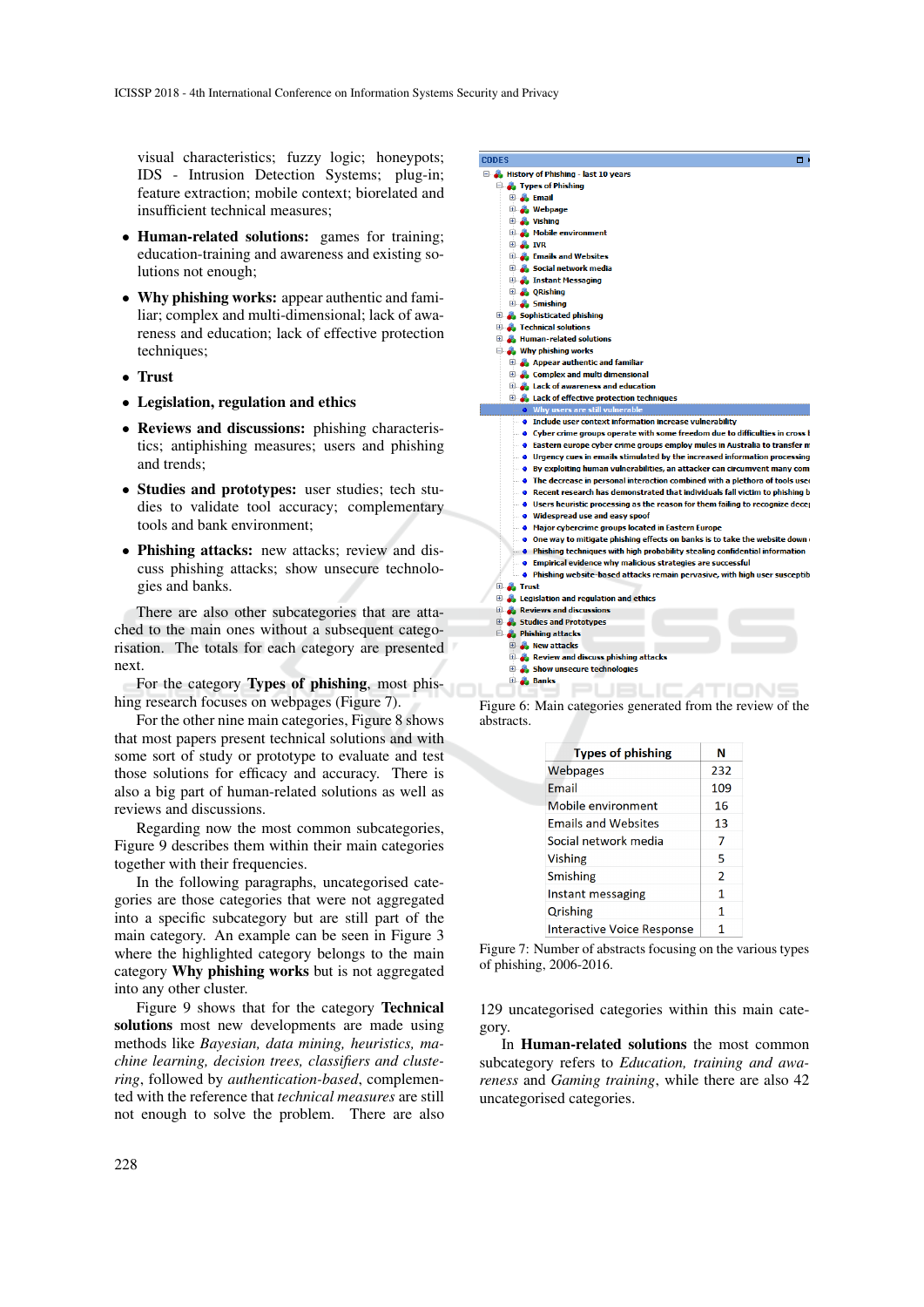

Figure 8: Total number of coded lines within the analysed abstracts for the main categories and most common subcategories.

For Why phishing works, the most common subcategories relate to *complex and multidimensional* characteristics of phishing attacks and also the *lack of effective protection techniques*. There are also 25 uncategorised categories.

The main category Reviews and discussion has the most common subcategories *antiphishing measures*, *phishing characteristics* and *users and phishing*, while 91 categories remain uncategorised.

For Studies and prototypes, *tech studies to validate tool accuracy* and *user studies* are the most common, with 91 uncategorised categories.

Finally, for Phishing attacks, the most common subctegories are *review and discuss phishing attacks* and *show unsecure technologies*.

Now regarding the uncategorised categories, the most common ones are *Increased sophistication*, *Black lists a not good enough*, presented technological solutions are *Better than existing ones* and that *Trust is shattered by phishing*.

### 3.3 Ten-year Trends

In order to evidence how categorized items evolve through time, papers were grouped by year and category. A bubble graph was produced representing the trends along the ten-year review. The circle size was defined using the number of categorizations per year.

Due to space constraints and visual limitations, Figures 10 to 12 only show trends for the most common categories/subcategories, which were introduced in Figure 9. Succintly, those figures illustrate that research on webpages, mobile technology, social networks (Figure 10), and technological and user studies (Figure 11) have been recently increasing while antiphishing reviews/studies (Figure 11) as well as Bay-

| <b>Categories</b>              | <b>Subcategories</b>                     | N   |
|--------------------------------|------------------------------------------|-----|
| <b>Technical solutions</b>     |                                          |     |
|                                | Baesyan, data mining, heuristics,        |     |
|                                | machine learning, decision trees,        | 105 |
|                                | classifiers and clustering               |     |
|                                | Authentication-based                     | 52  |
|                                | Insufficient technical measures          | 43  |
|                                | White, black and other lists             | 32  |
|                                | <b>Feature extraction</b>                | 23  |
|                                | Visual characteristics                   | 21  |
| <b>Human-related solutions</b> |                                          |     |
|                                | <b>Education, Training and Awareness</b> | 67  |
|                                | <b>Games for training</b>                | 11  |
| Why phishing works             |                                          |     |
|                                | Complex and multi dimensional            | 19  |
|                                | Lack of effective protection techniques  | 11  |
| <b>Reviews and discussion</b>  |                                          |     |
|                                | Antiphishing measures                    | 30  |
|                                | Phishing characteristics                 | 22  |
|                                | Users and phishing                       | 12  |
| <b>Studies and prototypes</b>  |                                          |     |
|                                | Tech studies to validate tool accuracy   | 185 |
|                                | <b>User Studies</b>                      | 91  |
| <b>Phishing attacks</b>        |                                          |     |
|                                | Review and discuss phishing attacks      | 26  |
|                                | Show unsecure technologies               | 14  |

Figure 9: Total number of abstracts and coded lines for the main categories.

esian, classification and similar methods (Figure 12) have been decreasing.

Furthermore, education, training and awareness as well as the use of games for training research have been going hand in hand with a slight increase in the last year while the reference to insufficient technical measures have been made within the first three years of analysis then was hardly mentioned in the research but reappeared with a high increase in the last year (2016) (Figure 12).

A more detailed discussion and analysis will be presented in the next section.

# 4 DISCUSSION

This study aims to provide a ten-year story regarding phishing research based on abstract analysis only. We decided to use a qualitative approach based on grounded theory and line-by-line coding so not to limit data and their categorization from the start but to wait for these to come up from the analysed sample itself, without much restrictions but for the order/clustering the researcher gives to the codes.

The used software, QDA, is a free version that allows to insert descriptive data regarding each case, and text or documents associated to that case. For our purpose, this version of software was easy to install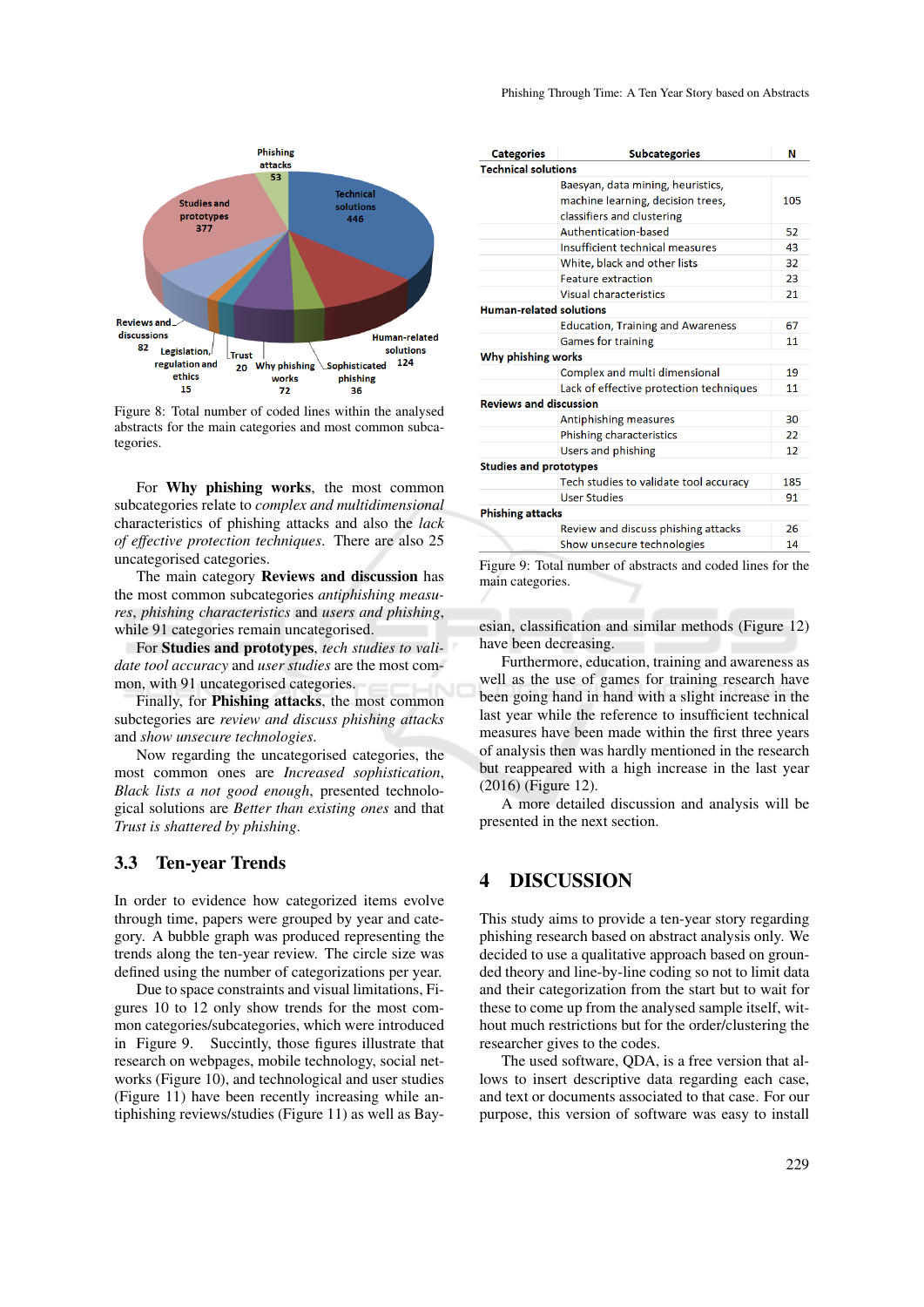

Figure 10: Types of phishing, ten-year trends.



Figure 11: Reviews and studies, ten-year trends.

and use allowing a quick way to code and structure categories that were being generated. It is also easy to summarize frequencies as well as relate cases with coding results.

Regarding the used sample, we could only verify its heterogeneity once the review was completed. It was possible to achieve a variety of categories and subcategories that show how research themes in phishing have been handled. The sample was well distributed regarding both journal and conference publications and is even possible to see that the early tendency of more publications in conferences is getting more balanced in the last few years by half of the papers being published in journals and the other half in conferences. In total, papers on phishing have almost tripled over the past ten years. This can be explained by the fact that this problem is far from being solved and a high number of different positions and approaches have been tried since. Also, in some categories such as technical solutions and technical studies, the difference in the place where this type of articles are published is accentuated as the publications in conferences are double and sometimes almost three times of the ones in journals. Generically, most common venue is the *APWG eCrime Researchers Summit* while for user studies and solutions the most common is the journal *Computers in Human Behaviour* and for technical solutions and studies the most common venues are security related ACM conferences and the *Computers and Security* journal. Moreover there is a high number and variety of themes and publication venues, both journals and conferences, which shows that this subject can interest a very heterogeneous audience.

Focusing now on the main themes that were extracted from the analysis, it is to be noticed that most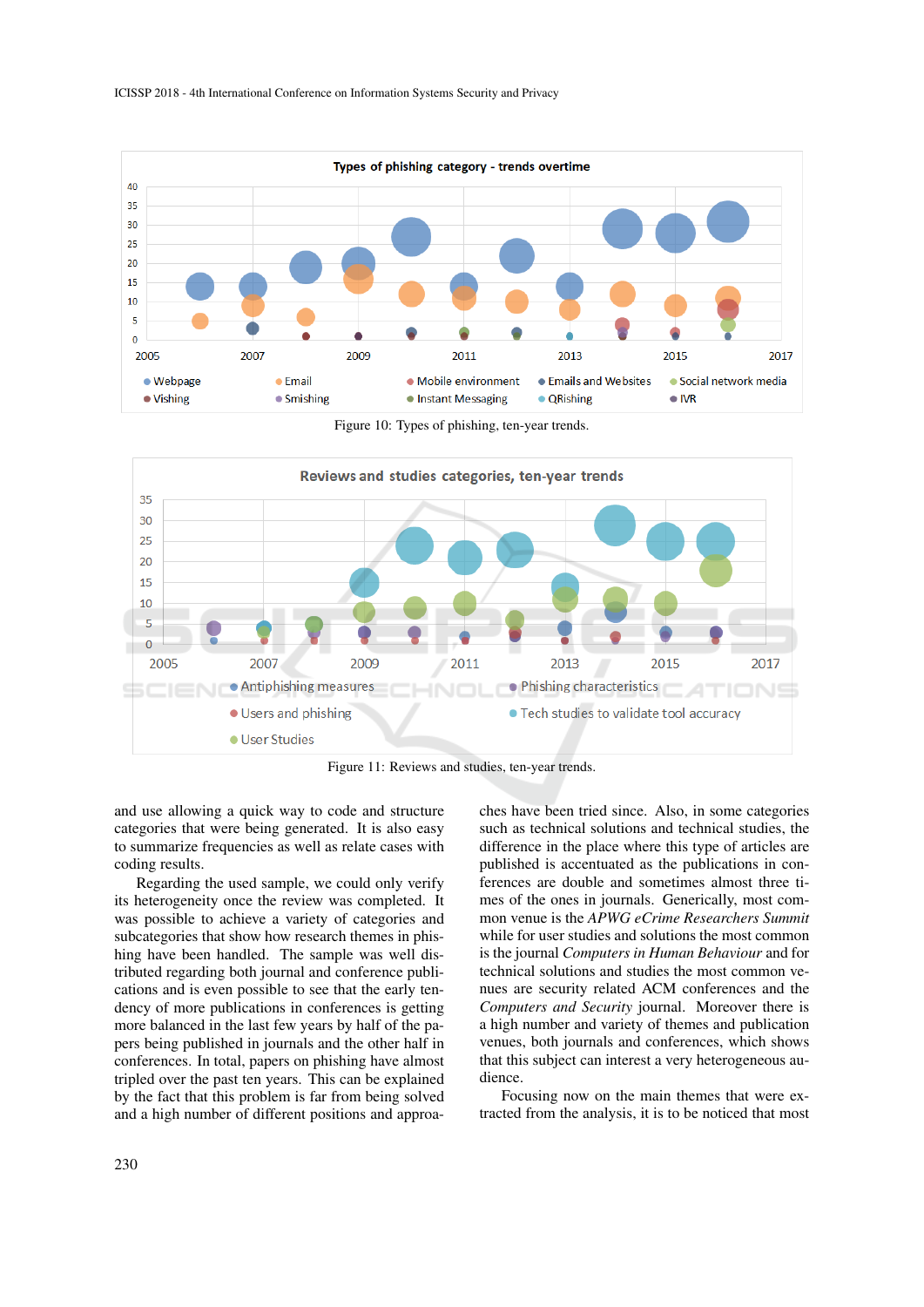

Figure 12: Technical and human-related solutions, ten-year trends.

research is applied to phishing via webpages since this is the most common mean of fraud that target homebanking or email account users. Although there is much fraud via email, most of the times, the way to get credentials and personal data is via the filling of a web form in sites that mimic legitimate pages. It also makes sense that one of the current growing research strands relate to mobile environment and the threats that are associated with it. Its specific characteristics and security flaws can exacerbate in some way the already existing phishing issues in "older" technologies. The same is true for social network media as seen in Figure 11.

One main category that stands out is the one regarding technical solutions. This category is the most common with almost four times entries than the human-related solutions although with very little entries before 2009. Despite this, the other categories remain in much smaller number apart from the studies and prototypes which is explained by the fact that most technical and human solutions articles present some form of evaluation and testing. Similarly, user studies are around half of the technical studies. However, trends show that user studies have doubled last year (Figure 12). A reason may be that although there exist many attempts to implement the perfect technical solution(s) to solve the problem of phishing, it seems that the research community is trying to turn a page and focus on understanding better this sociotechnical complex security problem. Better understanding users' interactions with technology and specially with phishing attacks can possibly lead to more effective countermeasures.

To back these data up is the fact that focusing on antiphishing measures discussion, authenticationbased solutions as well as technical solutions that focus on Bayesian, data mining, heuristics, machine learning, decision trees, classifiers and clustering (the second most common subcategory in the whole sample) have considerably decreased in recent years (Figures 11 and 12). Furthermore, in Figure 12, there is another category - insufficient technical measures - that stands out. Trends show that there have been some statements related to it in the first half of the analysed period but it has reappeared with high visibility only in 2016.

Although user studies and the awareness that technology based only solutions are not enough to solve phishing attacks, there is a very small increase in 2016 regarding education, training and awareness solutions. There is a tendency for the development of game-based training solutions which may be because, once more, mobile environment is growing fast and the possibility of game-based applications that can tackle social-engineering are at least to be tried and evaluated.

Limitations. For this study, the Lite version of QDA software did not allow for extensive analysis features so we had to use excel to accelerate the process. Also, an import functionality was not available which much delayed the analysis phase since every abstract (CASE) and related data had to be entered manually. Still, the frequency analysis that was needed at this point was achieved with other available tools. Due to